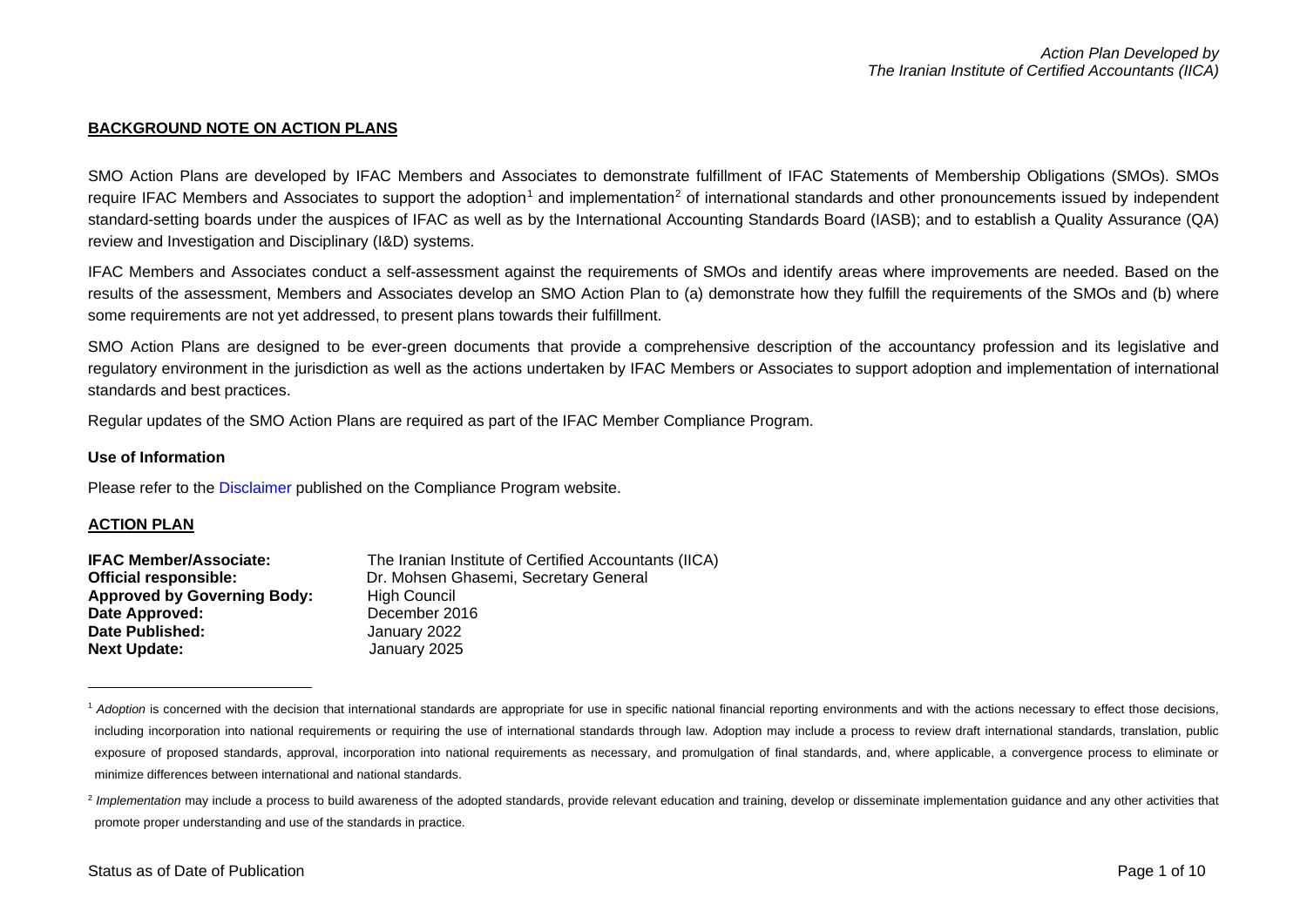# **GLOSSARY**

| <b>Audit Organization</b> | Official Standard Setter in Iran                                                  |
|---------------------------|-----------------------------------------------------------------------------------|
| <b>CPD</b>                | Continuing Professional Development                                               |
| 1&D.                      | <b>Investigation and Disciplinary</b>                                             |
| <b>IAASB</b>              | International Auditing and Assurance Standards Board                              |
| <b>IACPA</b>              | Iranian Association of Certified Public Accountants, 2nd IFAC Member Body in Iran |
| <b>IAESB</b>              | International Accounting Education Standards Board                                |
| <b>IES</b>                | International Educations Standards                                                |
| <b>IESBA</b>              | International Ethics Standards Board for Accountants                              |
| <b>IFRS</b>               | International Financial Reporting Standards                                       |
| <b>IICA</b>               | Iranian Institute of Certified Accountants                                        |
| <b>IPSAS</b>              | International Public Sector Accounting Standards                                  |
| <b>IPSASB</b>             | International Public Sector Accounting Standards Board                            |
| <b>ISA</b>                | International Standards on Auditing                                               |
| <b>ISRS</b>               | International Standard on Related Services                                        |
| <b>PACT</b>               | IICA's Professional Accountants Centre for Training                               |
| QA                        | <b>Quality Assurance</b>                                                          |
| QC                        | <b>Quality Control</b>                                                            |
| <b>SME</b>                | <b>Small and Medium Enterprises</b>                                               |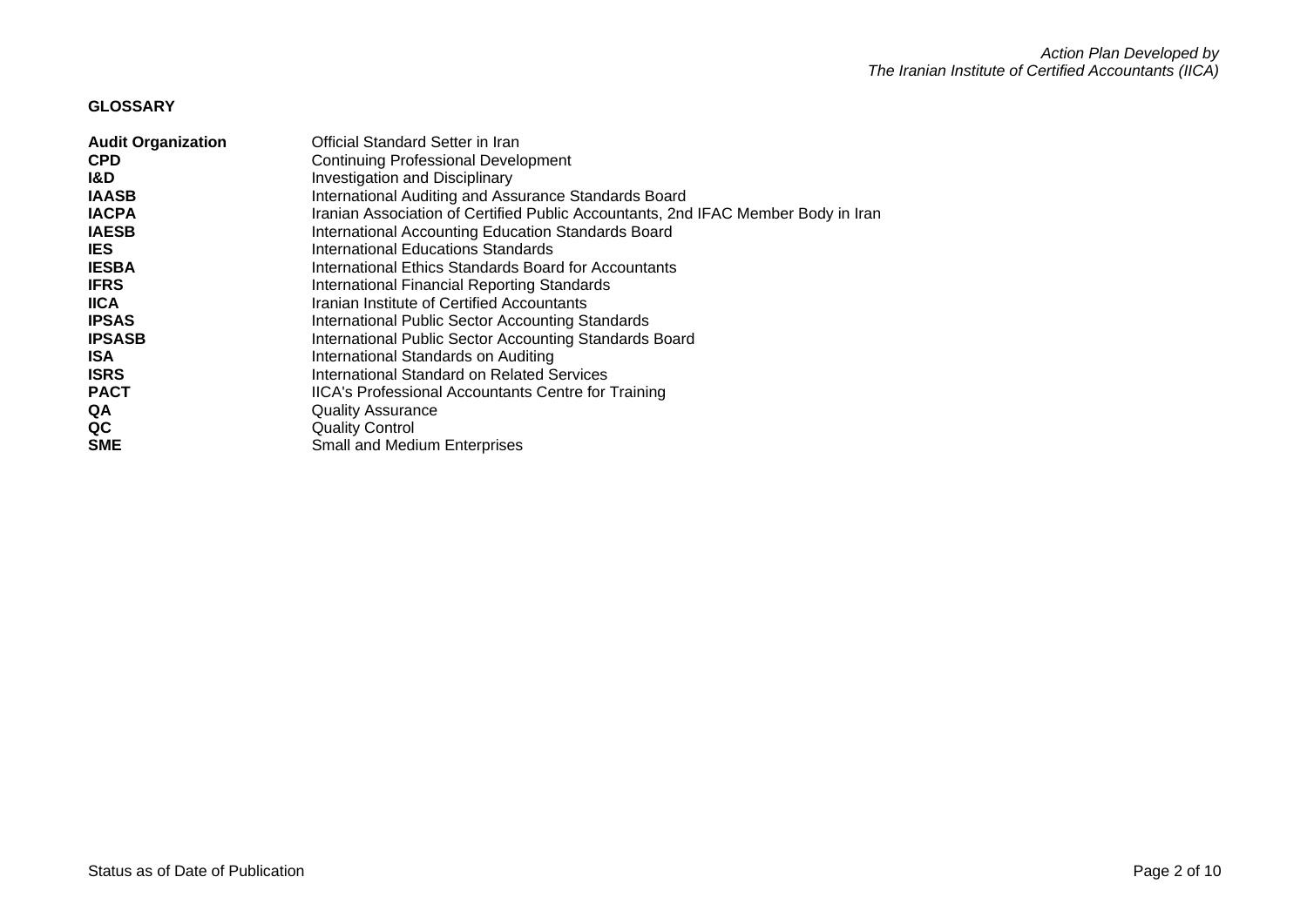# Action Plan Subject: General Actions<br>**Action Plan Objective:** To Ensure Best **Action Plan Objective:** To Ensure Best Use of IFAC Tools and Guidance and Support, in the Development of Accountancy Profession in Iran.

|               | <b>Start</b><br>Date                                                                                                                                                                                                                                                                                                                                                                           | <b>Actions</b>                                                                                                                              | <b>Completion</b><br>Date | <b>Responsibility</b>            | <b>Resource</b>       |  |  |
|---------------|------------------------------------------------------------------------------------------------------------------------------------------------------------------------------------------------------------------------------------------------------------------------------------------------------------------------------------------------------------------------------------------------|---------------------------------------------------------------------------------------------------------------------------------------------|---------------------------|----------------------------------|-----------------------|--|--|
|               | Background:<br>IFAC provides valuable tools and guidance to support accountancy profession worldwide. The Audit Organization of Iran is recognized by law as the<br>body to adopt accounting standards in Iran. The IICA and the IACPA are professional associations of accountants in Iran. IICA has played an important<br>role in strengthening accountancy profession in Iran, since 1974. |                                                                                                                                             |                           |                                  |                       |  |  |
| $\mathbf 1$ . | Aug-12                                                                                                                                                                                                                                                                                                                                                                                         | To present IFAC Good Practice Guidance <establishing and<br="">Developing a Professional Accountancy &gt; to the IICA Board.</establishing> | Done                      | <b>IFAC Committee</b>            | <b>IICA Staff</b>     |  |  |
| 2.            | $Oct-16$                                                                                                                                                                                                                                                                                                                                                                                       | To present <ifac's 2016-2018="" for="" plan="" strategic=""> to the IICA Board.</ifac's>                                                    | Done                      | <b>IFAC Committee</b>            | <b>IICA Staff</b>     |  |  |
|               |                                                                                                                                                                                                                                                                                                                                                                                                | <b>Maintaining Ongoing Processes</b>                                                                                                        |                           |                                  |                       |  |  |
| 3.            | Monthly                                                                                                                                                                                                                                                                                                                                                                                        | Hold monthly meeting to review the latest IFAC's publications,<br>resources and events to prepare work program for IICA's Staff.            | Done                      | <b>IFAC Committee</b>            | <b>IICA Staff</b>     |  |  |
| 4.            | Quarterly                                                                                                                                                                                                                                                                                                                                                                                      | Quarterly review of Action Plan.                                                                                                            | Done                      | <b>High Council</b><br>President | <b>IFAC Committee</b> |  |  |
|               | Review of IICA's Compliance Information                                                                                                                                                                                                                                                                                                                                                        |                                                                                                                                             |                           |                                  |                       |  |  |
| 5.            | Annually                                                                                                                                                                                                                                                                                                                                                                                       | Update Part 1 Questionnaire and inform IFAC Compliance Staff about<br>the updates.                                                          | Done                      | <b>IFAC Committee</b>            | <b>IICA Staff</b>     |  |  |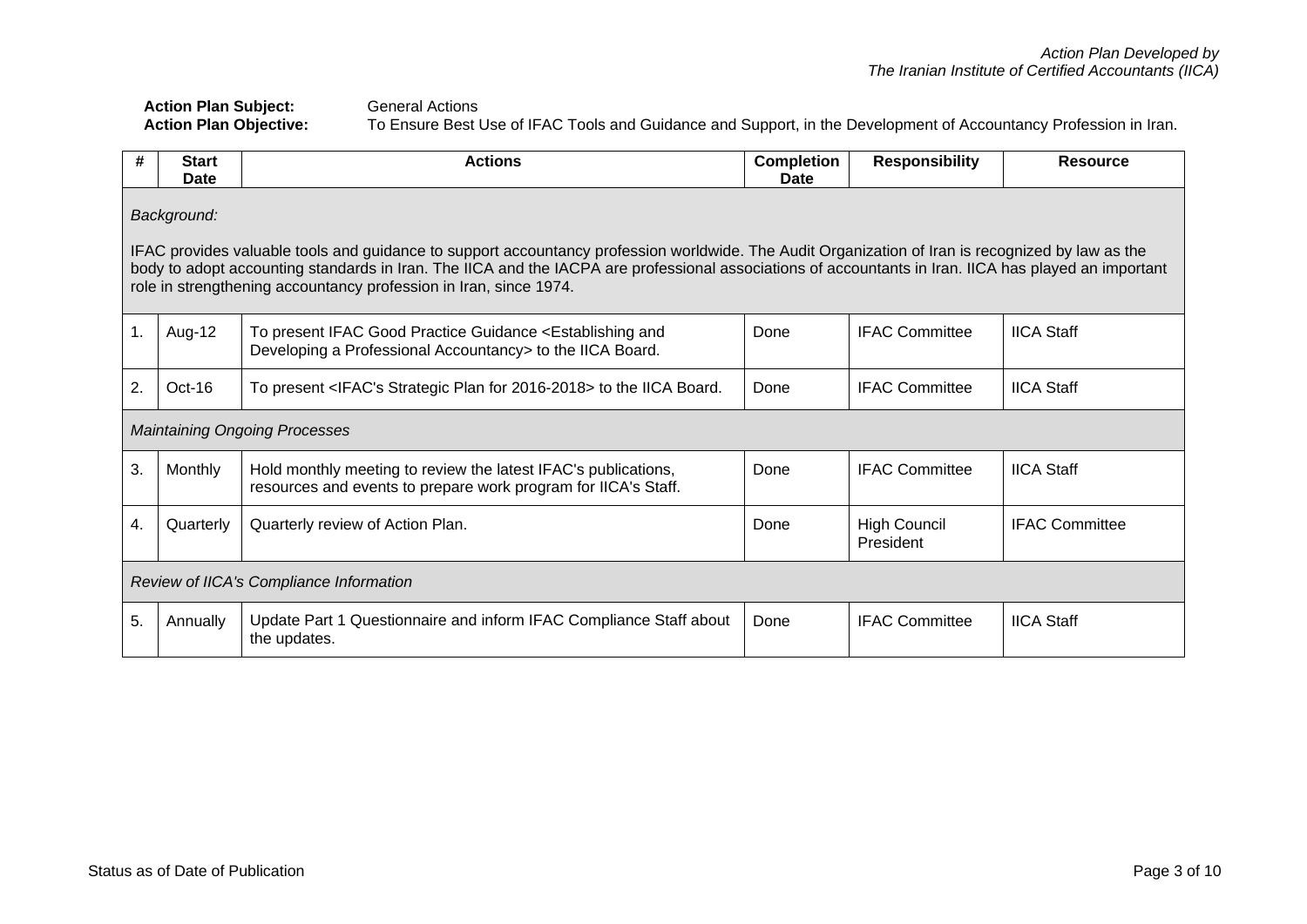### Action Plan Subject: SMO 1 Quality Assurance (QA)<br>Action Plan Objective: To Communicate International A **Action Plan Objective:** To Communicate International Auditing and Assurance Standards Board's (IAASB) Work in Enhancing the Quality of Assurance and Related Services to Iranian Professional Accountants

| #  | <b>Start</b><br><b>Date</b>                                                                                                                                                                                                             | <b>Actions</b>                                                                                                                                                                                                    | <b>Completion</b><br>Date    | <b>Responsibility</b>                                         | <b>Resource</b>                                                                |  |  |
|----|-----------------------------------------------------------------------------------------------------------------------------------------------------------------------------------------------------------------------------------------|-------------------------------------------------------------------------------------------------------------------------------------------------------------------------------------------------------------------|------------------------------|---------------------------------------------------------------|--------------------------------------------------------------------------------|--|--|
|    | Background:<br>Audit Organization, IICA, and IACPA are responsible organizations for quality assurance in Iran. IICA also provides training support to Iranian<br>professional accountants and updates its members on new developments. |                                                                                                                                                                                                                   |                              |                                                               |                                                                                |  |  |
| 1. | Aug-12                                                                                                                                                                                                                                  | Encouraging Audit Organization to revise Auditing Standard No.<br>4410.                                                                                                                                           | Done                         | Accounting & Auditing<br><b>Research Committee</b>            | <b>IICA Staff</b>                                                              |  |  |
| 2. | Sep-12                                                                                                                                                                                                                                  | Holding training courses on ISRS 4410 (Revised), <compilation<br>Engagements&gt;.</compilation<br>                                                                                                                | Jointly with<br><b>IACPA</b> | <b>Training Committee</b>                                     | <b>IICA's Professional</b><br><b>Accountants Centre for</b><br>Training (PACT) |  |  |
| 3. | Sep-12                                                                                                                                                                                                                                  | Holding training courses by using <ifac control<br="" quality="">(QC) Guide-Orientation&gt; PowerPoint.</ifac>                                                                                                    | Done                         | <b>Training Committee</b>                                     | <b>PACT</b>                                                                    |  |  |
| 4. | Sep-12                                                                                                                                                                                                                                  | Updating members on amendment made to the <preface the<br="" to="">International Quality Control, Auditing, Review, Other Assurance,<br/>and Related Services Pronouncements&gt;.</preface>                       | Jointly with<br><b>IACPA</b> | <b>Accounting &amp; Auditing</b><br><b>Research Committee</b> | <b>IICA Staff</b>                                                              |  |  |
|    |                                                                                                                                                                                                                                         | <b>Maintaining Ongoing Processes</b>                                                                                                                                                                              |                              |                                                               |                                                                                |  |  |
| 5. | Monthly                                                                                                                                                                                                                                 | Monthly review of latest IAASB publications and resources on<br>Quality Assurance for planning purposes.                                                                                                          | Done                         | <b>Accounting &amp; Auditing</b><br><b>Research Committee</b> | <b>IICA Staff</b>                                                              |  |  |
|    | Review of IICA's Compliance Information                                                                                                                                                                                                 |                                                                                                                                                                                                                   |                              |                                                               |                                                                                |  |  |
| 6. | Annually                                                                                                                                                                                                                                | Perform periodic review of IICA's responses to the IFAC Part 2,<br>SMO Self-Assessment Questionnaire and update sections<br>relevant to SMO 1 as necessary and inform IFAC Compliance<br>Staff about the updates. | Done                         | <b>IFAC Committee</b>                                         | <b>IICA Staff</b>                                                              |  |  |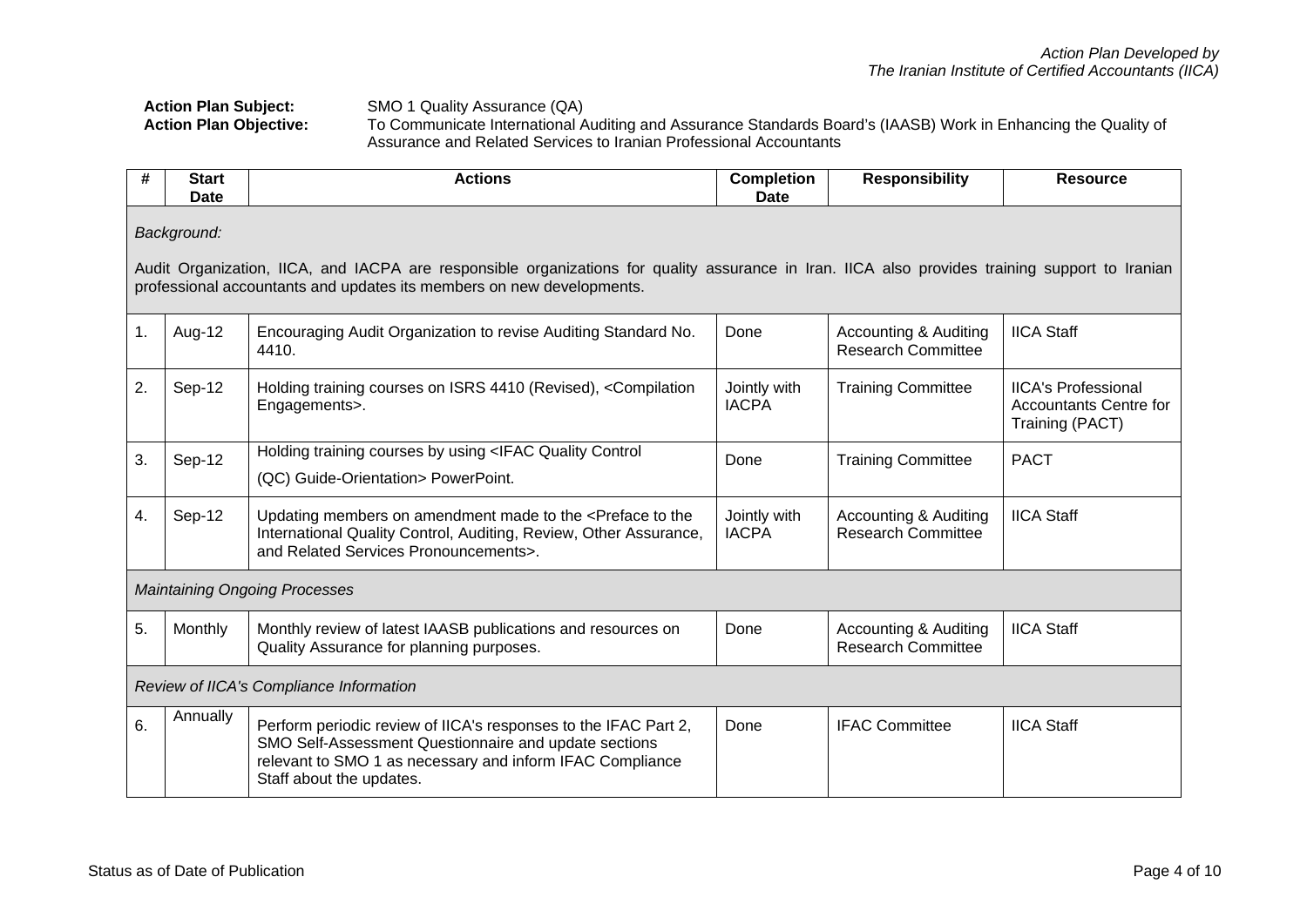# Action Plan Subject: SMO 2 International Education Standards (IESs)<br>Action Plan Objective: Strengthening Profession through the Developmer Strengthening Profession through the Development of Accountancy Education

|     | <b>Start Date</b>                       | <b>Actions</b>                                                                                                                                                                                                                                                                           | <b>Completion</b><br><b>Date</b> | <b>Responsibility</b>     | <b>Resource</b>   |  |  |
|-----|-----------------------------------------|------------------------------------------------------------------------------------------------------------------------------------------------------------------------------------------------------------------------------------------------------------------------------------------|----------------------------------|---------------------------|-------------------|--|--|
|     | Background:                             |                                                                                                                                                                                                                                                                                          |                                  |                           |                   |  |  |
|     |                                         | IICA mainly represents professional accountants in business and its main activity is to provide training support to Iranian accountants in public practice,<br>education, government service, industry, and commerce. IICA runs Pact, the biggest professional education centre in Iran. |                                  |                           |                   |  |  |
| 7.  | <b>Nov-16</b>                           | Forming a task force to incorporate IESs into PACT's training<br>courses.                                                                                                                                                                                                                | Done                             | <b>Training Committee</b> | <b>PACT</b>       |  |  |
| 8.  | Nov-16                                  | Holding seminar on <overview education<br="" international="" of="" the="">Standards Revision Project&gt;.</overview>                                                                                                                                                                    | Done                             | <b>Training Committee</b> | <b>PACT</b>       |  |  |
| 9.  | Nov-16                                  | Designing and introducing Continuing Professional Development<br>(CPD) Program for IICA members on an <output-based approach="">.</output-based>                                                                                                                                         | <b>Being Done</b>                | <b>Training Committee</b> | <b>PACT</b>       |  |  |
|     |                                         | <b>Maintaining Ongoing Processes</b>                                                                                                                                                                                                                                                     |                                  |                           |                   |  |  |
| 10. | Monthly                                 | Monthly review of latest International Accounting Education<br>Standards Board (IAESB) publications and resources for planning<br>purposes.                                                                                                                                              | Done                             | <b>Training Committee</b> | <b>IICA Staff</b> |  |  |
|     | Review of IICA's Compliance Information |                                                                                                                                                                                                                                                                                          |                                  |                           |                   |  |  |
| 11. | Annually                                | Perform periodic review of IICA's responses to the IFAC Part 2,<br>SMO Self-Assessment Questionnaire and update sections relevant<br>to SMO 2 as necessary and inform IFAC Compliance Staff about the<br>updates.                                                                        | Done                             | <b>IFAC Committee</b>     | <b>IICA Staff</b> |  |  |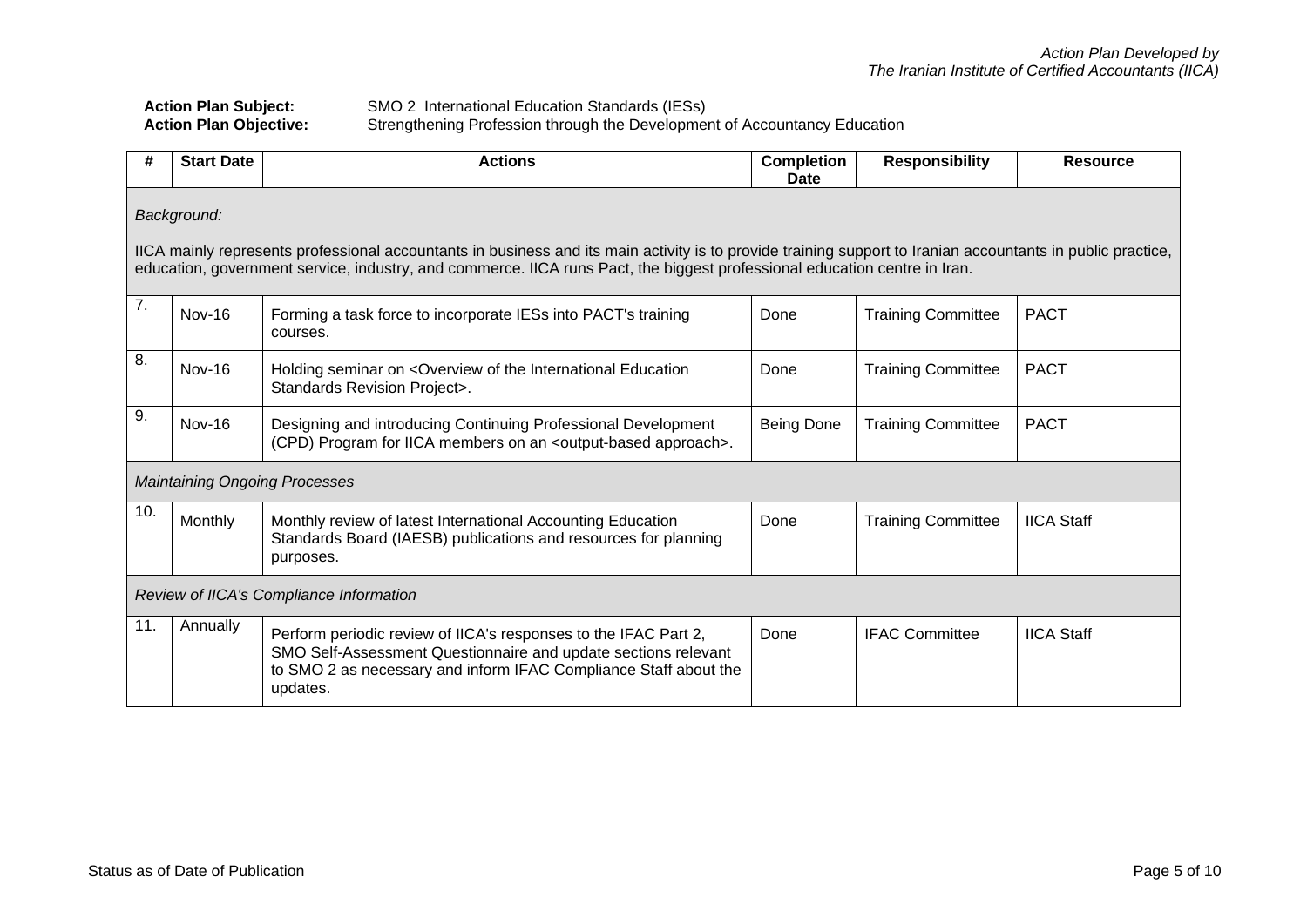# Action Plan Subject: SMO 3 IAASB Pronouncements<br>Action Plan Objective: Communicating New International **Action Plan Objective:** Communicating New International Standards on Auditing (ISAs) to Iranian Professional Accountants

| #   | <b>Start Date</b>                       | <b>Actions</b>                                                                                                                                                                                                                                                                | <b>Completion</b><br>Date | <b>Responsibility</b>                                 | <b>Resource</b>   |  |  |
|-----|-----------------------------------------|-------------------------------------------------------------------------------------------------------------------------------------------------------------------------------------------------------------------------------------------------------------------------------|---------------------------|-------------------------------------------------------|-------------------|--|--|
|     | Background:                             |                                                                                                                                                                                                                                                                               |                           |                                                       |                   |  |  |
|     |                                         | Auditing Standards in Iran are established by Audit Organization and auditing and other related services are provided by Iranian CPAs who are<br>members of IACPA or IICA. IICA also provides training support to Iranian CPAs and updates them on new auditing developments. |                           |                                                       |                   |  |  |
| 12. | Oct-12                                  | Holding training courses on <international auditing<br="" on="" standard="">(ISA) 610 (Revised), Using the Work of Internal Auditors&gt;.</international>                                                                                                                     | Done                      | <b>Training Committee</b>                             | <b>PACT</b>       |  |  |
| 13. | Dec-12                                  | Holding training courses on <international auditing<br="" on="" standard="">(ISA) 315 (Revised), Identifying and Assessing the Risks of<br/>Material Misstatement through Understanding the Entity and Its<br/>Environment&gt;.</international>                               | Done                      | <b>Training Committee</b>                             | <b>PACT</b>       |  |  |
| 14. | $Jan-16$                                | To present <iaasb 2015-2019="" and="" program,="" strategy="" work=""> to<br/>the IICA Board.</iaasb>                                                                                                                                                                         | Done                      | <b>IFAC Committee</b>                                 | <b>IICA Staff</b> |  |  |
| 15. | Annually                                | Holding training courses on <professional an="" audit="" in="" of<br="" skepticism="">Financial Statements&gt;.</professional>                                                                                                                                                | Done                      | <b>Training Committee</b>                             | <b>PACT</b>       |  |  |
|     |                                         | <b>Maintaining Ongoing Processes</b>                                                                                                                                                                                                                                          |                           |                                                       |                   |  |  |
| 16. | Monthly                                 | Monthly review of latest IAASB publications and resources for<br>planning purposes.                                                                                                                                                                                           | Done                      | Accounting &<br><b>Auditing Research</b><br>Committee | <b>IICA Staff</b> |  |  |
|     | Review of IICA's Compliance Information |                                                                                                                                                                                                                                                                               |                           |                                                       |                   |  |  |
| 17. | Annually                                | Perform periodic review of IICA's responses to the IFAC Part 2,<br>SMO Self-Assessment Questionnaire and update sections relevant<br>to SMO 3 as necessary and inform IFAC Compliance staff about<br>the updates.                                                             | Done                      | <b>IFAC Committee</b>                                 | <b>IICA Staff</b> |  |  |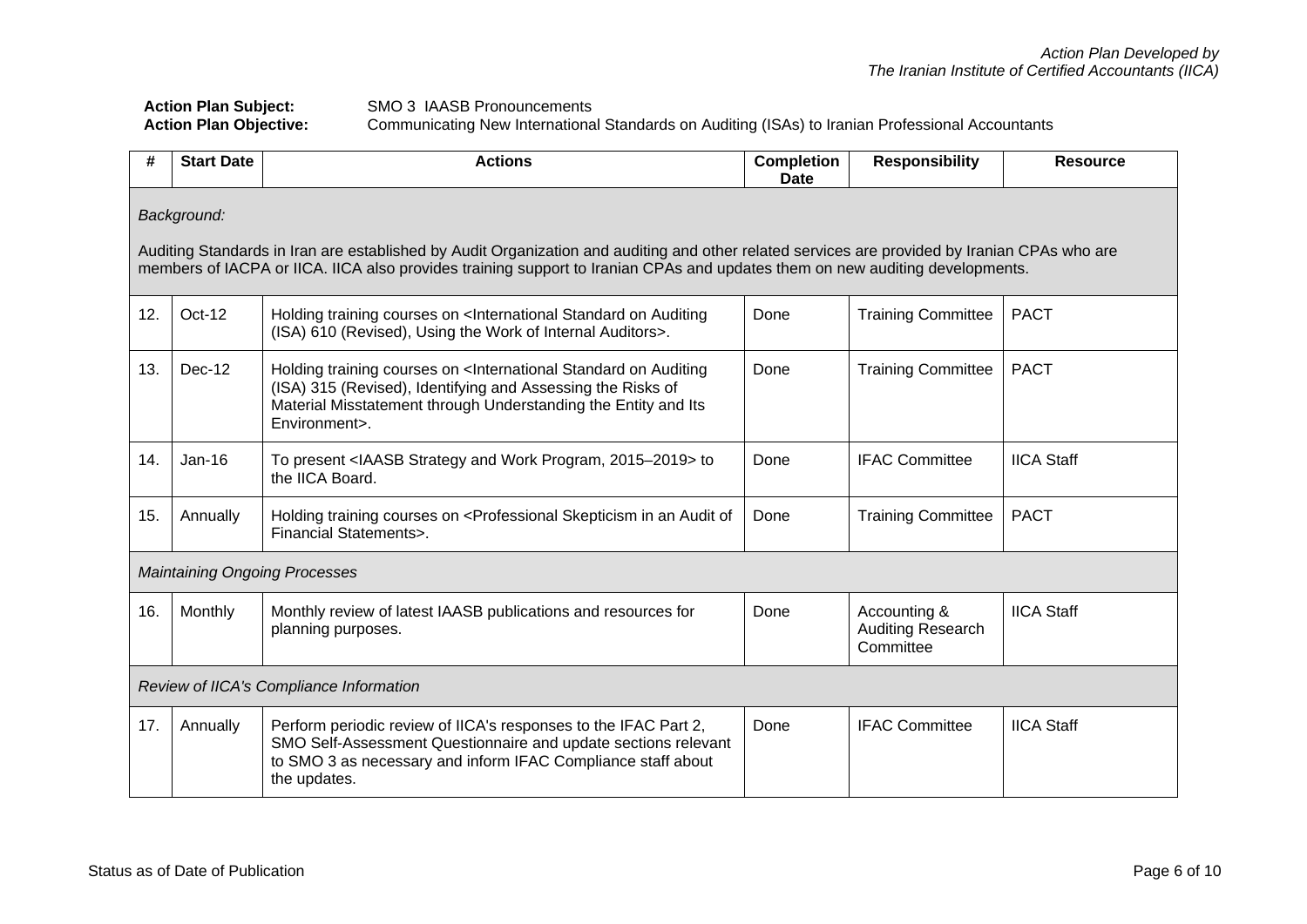# Action Plan Subject: SMO 4 the International Ethics Standards Board for Accountants (IESBA) Code of Ethics<br>Action Plan Objective: Support of Implementation of IESBA Code of Ethics for Professional Accountants Support of Implementation of IESBA Code of Ethics for Professional Accountants

|     | <b>Start Date</b>                                                                                                                                                                                            | <b>Actions</b>                                                                                                                                                                                                    | <b>Completion</b><br>Date | <b>Responsibility</b>                                 | <b>Resource</b>         |  |  |  |
|-----|--------------------------------------------------------------------------------------------------------------------------------------------------------------------------------------------------------------|-------------------------------------------------------------------------------------------------------------------------------------------------------------------------------------------------------------------|---------------------------|-------------------------------------------------------|-------------------------|--|--|--|
|     | Background:                                                                                                                                                                                                  |                                                                                                                                                                                                                   |                           |                                                       |                         |  |  |  |
|     | National Ethical Standards are developed by Audit Organization in Iran which is based on International Code of Ethics for Professional Accountants.<br>IICA supports implementation of IESBA Code of Ethics. |                                                                                                                                                                                                                   |                           |                                                       |                         |  |  |  |
| 18. | Sep-12                                                                                                                                                                                                       | Forming a Task Force to support the convergence of international<br>and national ethical standards.                                                                                                               | Done                      | <b>High Council</b><br>President                      | <b>Ethics Committee</b> |  |  |  |
| 19. | Oct-12                                                                                                                                                                                                       | Holding discussion panel on <proposed changes="" definition="" of<br="" the="" to="">"Engagement Team" in the IESBA Code of Ethics for Professional<br/>Accountants (the Code)&gt;.</proposed>                    | Done                      | Accounting &<br><b>Auditing Research</b><br>Committee | <b>IICA Staff</b>       |  |  |  |
| 20. | Oct-12                                                                                                                                                                                                       | Expanding IICA's education program to include courses on the<br>Revised IFAC Code of Ethics.                                                                                                                      | Done                      | <b>Training Committee</b>                             | <b>PACT</b>             |  |  |  |
| 21. | Annually                                                                                                                                                                                                     | To present <international accountants<br="" board="" ethics="" for="" standards="">Strategy and Work Plan, 2011-20124&gt; to the IICA Board.</international>                                                      | Done                      | <b>IFAC Committee</b>                                 | <b>IICA Staff</b>       |  |  |  |
|     |                                                                                                                                                                                                              | <b>Maintaining Ongoing Processes</b>                                                                                                                                                                              |                           |                                                       |                         |  |  |  |
| 22. | Monthly                                                                                                                                                                                                      | Monthly review of latest IESBA publications and resources for<br>planning purposes.                                                                                                                               | Done                      | <b>Ethics Committee</b>                               | <b>IICA Staff</b>       |  |  |  |
|     | Review of IICA's Compliance Information                                                                                                                                                                      |                                                                                                                                                                                                                   |                           |                                                       |                         |  |  |  |
| 23. | Annually                                                                                                                                                                                                     | Perform periodic review of IICA's responses to the IFAC Part 2,<br>SMO Self-Assessment Questionnaire and update sections relevant<br>to SMO 4 as necessary and inform IFAC Compliance staff about the<br>updates. | Done                      | <b>IFAC Committee</b>                                 | <b>IICA Staff</b>       |  |  |  |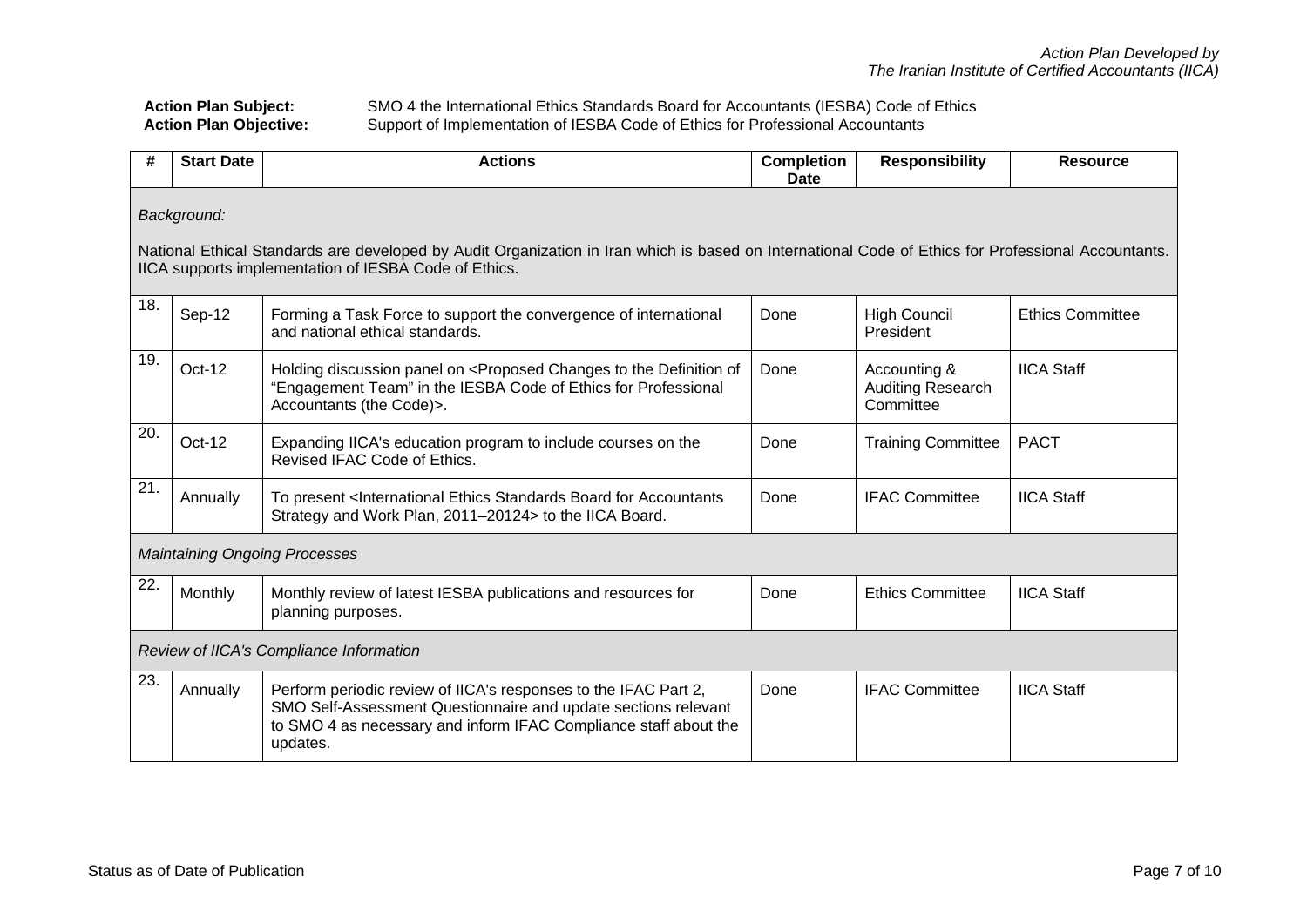# Action Plan Subject: SMO 5 International Public Sector Financial Reporting Standards<br>Action Plan Objective: Promoting International Public Sector Accounting Standards (IPS Promoting International Public Sector Accounting Standards (IPSASs) in Iran

| #   | <b>Start Date</b>                                                                                                                                       | <b>Actions</b>                                                                                                                                                                                                    | <b>Completion</b><br><b>Date</b>      | <b>Responsibility</b>                                         | <b>Resource</b>   |  |  |  |
|-----|---------------------------------------------------------------------------------------------------------------------------------------------------------|-------------------------------------------------------------------------------------------------------------------------------------------------------------------------------------------------------------------|---------------------------------------|---------------------------------------------------------------|-------------------|--|--|--|
|     | Background:                                                                                                                                             |                                                                                                                                                                                                                   |                                       |                                                               |                   |  |  |  |
|     | National Public Sector Accounting Standards are developed by Audit Organization in Iran. IICA supports IPSASs by providing training courses in<br>PACT. |                                                                                                                                                                                                                   |                                       |                                                               |                   |  |  |  |
| 24. | Sep-12                                                                                                                                                  | Encouraging IICA members to comment on International Public<br>Sector Accounting Standards Board (IPSASB) Consultation Paper<br>on 2013-2014 Work Program>.                                                       | Done                                  | Accounting & Auditing<br><b>Research Committee</b>            | <b>IICA Staff</b> |  |  |  |
| 25. | Oct-12                                                                                                                                                  | Take part in Audit Organization's Standards Setting activities<br>regarding Public Sector Accounting Standards.                                                                                                   | Member of<br>council<br>participating | Accounting & Auditing<br><b>Research Committee</b>            | <b>IICA Staff</b> |  |  |  |
| 26. | Annually                                                                                                                                                | Holding discussion panel on <ipsasb drafts="" exposure="">.</ipsasb>                                                                                                                                              | Done                                  | Accounting & Auditing<br><b>Research Committee</b>            | <b>IICA Staff</b> |  |  |  |
| 27. | Annually                                                                                                                                                | Holding training courses on <international public="" sector<br="">Accounting Pronouncements&gt;.</international>                                                                                                  | Done                                  | <b>Training Committee</b>                                     | <b>PACT</b>       |  |  |  |
|     | <b>Maintaining Ongoing Processes</b>                                                                                                                    |                                                                                                                                                                                                                   |                                       |                                                               |                   |  |  |  |
| 28. | Monthly                                                                                                                                                 | Monthly review of latest IPSASB publications and resources for<br>planning purposes.                                                                                                                              | Done                                  | <b>Accounting &amp; Auditing</b><br><b>Research Committee</b> | <b>IICA Staff</b> |  |  |  |
|     | Review of IICA's Compliance Information                                                                                                                 |                                                                                                                                                                                                                   |                                       |                                                               |                   |  |  |  |
| 29. | Annually                                                                                                                                                | Perform periodic review of IICA's responses to the IFAC Part 2,<br>SMO Self-Assessment Questionnaire and update sections<br>relevant to SMO 5 as necessary and inform IFAC Compliance staff<br>about the updates. | Done                                  | <b>IFAC Committee</b>                                         | <b>IICA Staff</b> |  |  |  |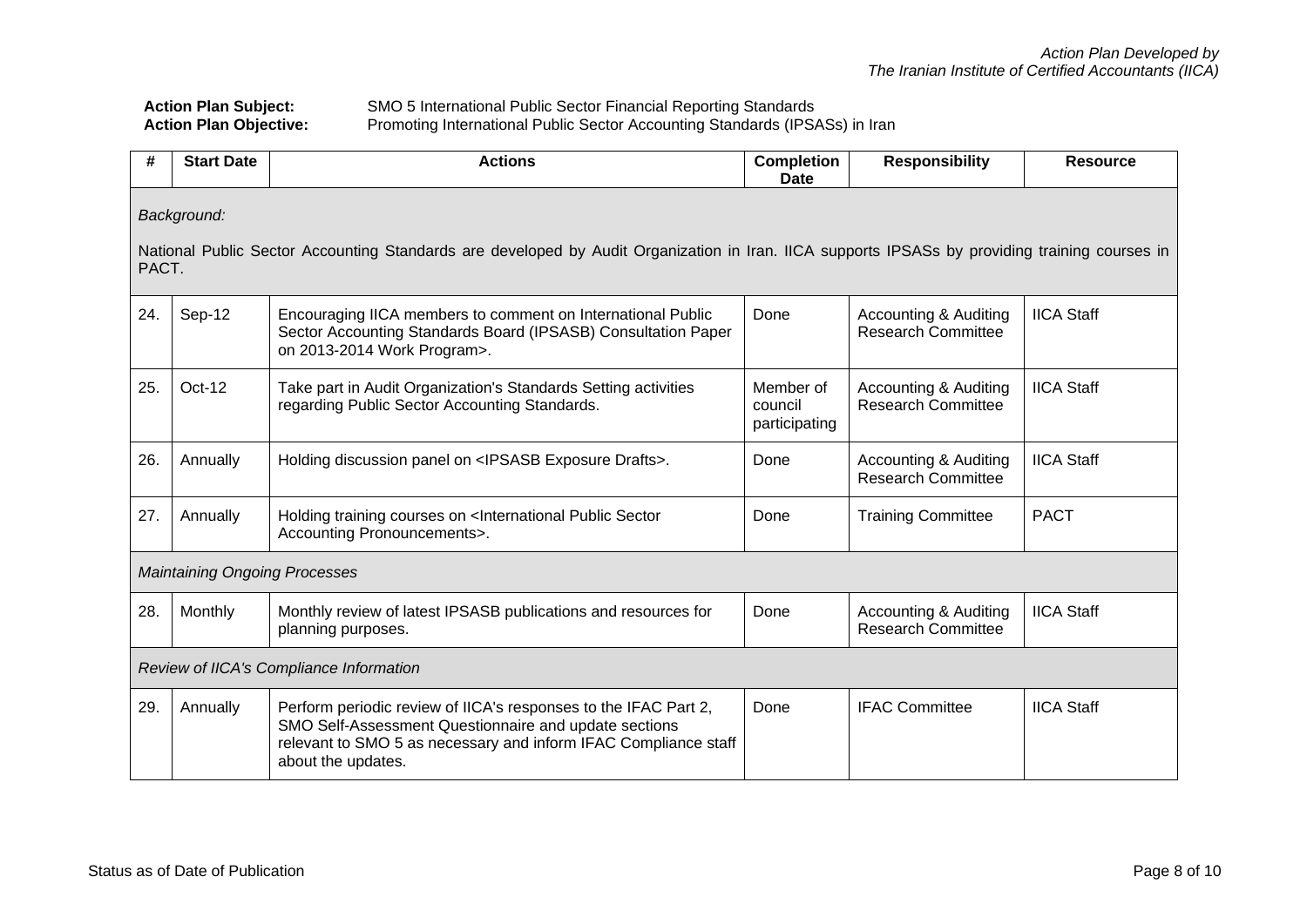| <b>Action Plan Subject:</b>   | SMO 6 Investigation and Discipline (I&D)             |
|-------------------------------|------------------------------------------------------|
| <b>Action Plan Objective:</b> | Improve IICA's Investigation and Disciplinary System |

|                                         | <b>Start Date</b>                                                                                                     | <b>Actions</b>                                                                                                                                                                                                    | <b>Completion</b><br><b>Date</b> | <b>Responsibility</b>            | <b>Resource</b>             |  |  |
|-----------------------------------------|-----------------------------------------------------------------------------------------------------------------------|-------------------------------------------------------------------------------------------------------------------------------------------------------------------------------------------------------------------|----------------------------------|----------------------------------|-----------------------------|--|--|
|                                         | Background:                                                                                                           |                                                                                                                                                                                                                   |                                  |                                  |                             |  |  |
|                                         | IICA is responsible for its I&D system. IICA tribunal is composed of IICA qualified members selected by High Council. |                                                                                                                                                                                                                   |                                  |                                  |                             |  |  |
| 30.                                     | Oct-12                                                                                                                | Forming a Task Force to review IICA I&D system in comparison to<br>SMO 6 requirements.                                                                                                                            | Done                             | <b>High Council</b><br>President | <b>Ethics Committee</b>     |  |  |
| 31.                                     | <b>Nov-12</b>                                                                                                         | Prepare a report on areas where IICA I&D system requires<br>changes to address SMO 6 requirements.                                                                                                                | Done                             | <b>Ethics Committee</b>          | <b>IICA Staff</b>           |  |  |
| 32.                                     | $Jun-13$                                                                                                              | Review and approval of Ethics Committee report on IICA's I&D<br>system.                                                                                                                                           | Done                             | <b>High Council</b><br>President | <b>High Council Members</b> |  |  |
|                                         |                                                                                                                       | <b>Maintaining Ongoing Processes</b>                                                                                                                                                                              |                                  |                                  |                             |  |  |
| 33.                                     | Annually                                                                                                              | Provide information and guidance to members on Ethical<br>Requirements.                                                                                                                                           | Done                             | Disciplinary<br>Committee        | <b>IICA Staff</b>           |  |  |
| Review of IICA's Compliance Information |                                                                                                                       |                                                                                                                                                                                                                   |                                  |                                  |                             |  |  |
| 34.                                     | Annually                                                                                                              | Perform periodic review of IICA's responses to the IFAC Part 2,<br>SMO Self-Assessment Questionnaire and update sections relevant<br>to SMO 6 as necessary and inform IFAC Compliance staff about<br>the updates. | Done                             | <b>IFAC Committee</b>            | <b>IICA Staff</b>           |  |  |